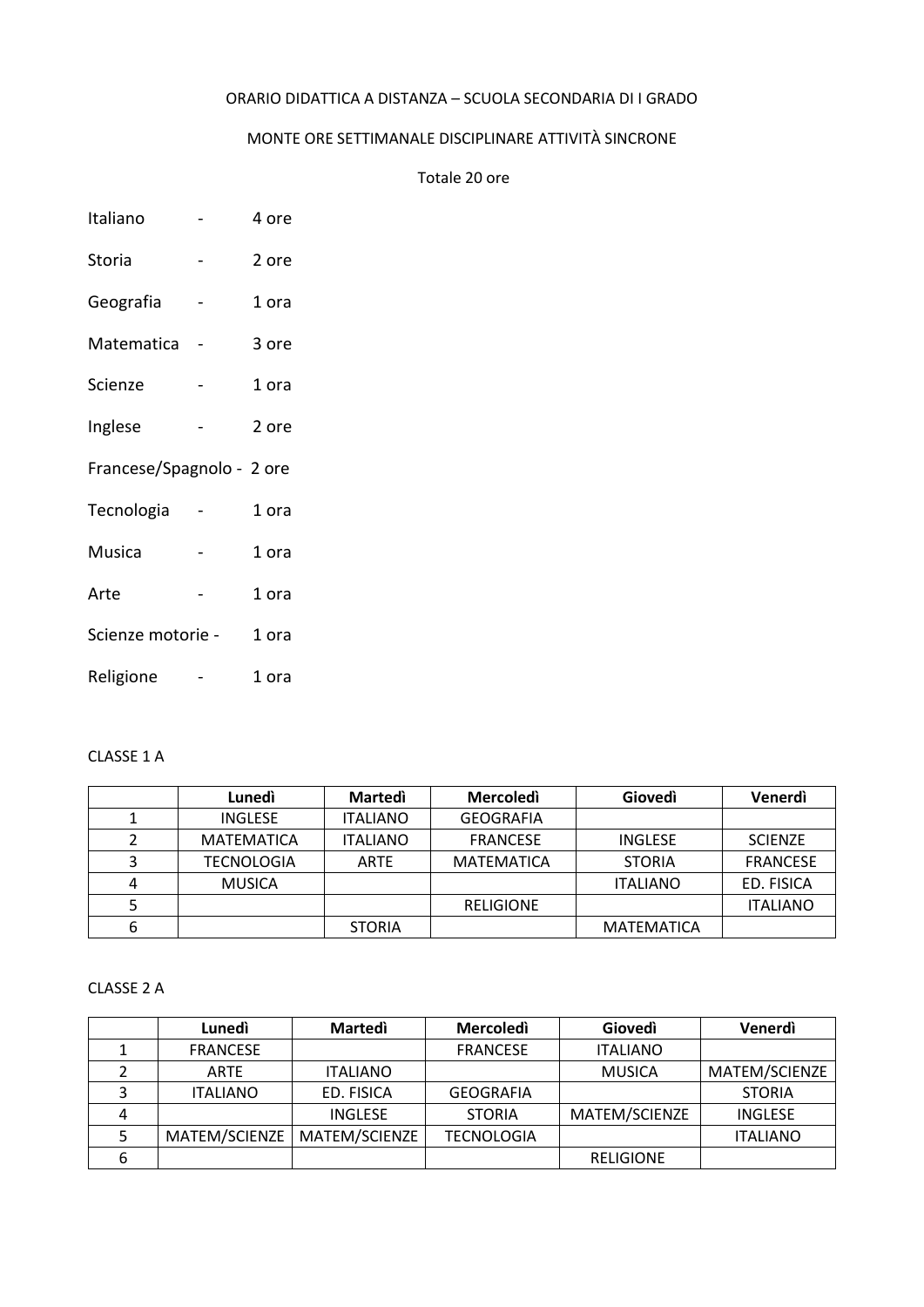### CLASSE 3 A

|   | <b>LUNEDI</b>     | <b>MARTEDI</b> | <b>MERCOLEDI</b> | <b>GIOVEDI</b>  | <b>VENERDI</b>   |
|---|-------------------|----------------|------------------|-----------------|------------------|
|   |                   | <b>MUSICA</b>  |                  |                 | <b>INGLESE</b>   |
|   |                   | MATEM/SCIENZE  | MATEM/SCIENZE    | <b>ITALIANO</b> |                  |
|   | MATEM/SCIENZE     | MATEM/SCIENZE  | <b>INGLESE</b>   | <b>STORIA</b>   | <b>ITALIANO</b>  |
|   | <b>RELIGIONE</b>  | <b>STORIA</b>  | <b>ITALIANO</b>  | ED .FISICA      | <b>GEOGRAFIA</b> |
|   | <b>TECNOLOGIA</b> |                | <b>ITALIANO</b>  |                 | <b>FRANCESE</b>  |
| 6 | <b>FRANCESE</b>   |                |                  | <b>ARTE</b>     |                  |

### CLASSE 1 B

|   | <b>LUNEDI</b>    | <b>MARTEDI</b>   | <b>MERCOLEDI</b> | <b>GIOVEDI</b>  | <b>VENERDI</b>    |
|---|------------------|------------------|------------------|-----------------|-------------------|
|   | SPAGNOLO         |                  |                  | MATEM/SCIENZE   | <b>ARTE</b>       |
|   |                  | MATEM/SCIENZE    | <b>ITALIANO</b>  | <b>STORIA</b>   | <b>INGLESE</b>    |
| Э | <b>RELIGIONE</b> | <b>MUSICA</b>    | SPAGNOLO         |                 | <b>TECNOLOGIA</b> |
| 4 | MATEM/SCIENZE    | <b>GEOGRAFIA</b> | <b>INGLESE</b>   |                 | <b>ITALIANO</b>   |
|   | <b>STORIA</b>    |                  | MATEM/SCIENZE    | ED. FISICA      |                   |
|   |                  | <b>ITALIANO</b>  |                  | <b>ITALIANO</b> |                   |

### CLASSE 2 B

|   | Lunedì           | <b>Martedi</b>    | <b>Mercoledì</b> | Giovedì         | Venerdì       |
|---|------------------|-------------------|------------------|-----------------|---------------|
|   | <b>RELIGIONE</b> |                   | <b>STORIA</b>    |                 | ED. FISICA    |
|   | SPAGNOLO         | <b>TECNOLOGIA</b> | <b>INGLESE</b>   | MATEM/SCIENZE   |               |
|   |                  | <b>INGLESE</b>    |                  | <b>ITALIANO</b> | <b>STORIA</b> |
|   | MATEM/SCIENZE    | <b>ITALIANO</b>   | SPAGNOLO         | <b>ITALIANO</b> |               |
|   |                  | <b>GEOGRAFIA</b>  | MATEM/SCIENZE    | <b>MUSICA</b>   | <b>ARTE</b>   |
| 6 | <b>ITALIANO</b>  |                   |                  |                 | MATEM/SCIENZE |

### CLASSE 3 B

|   | Lunedì         | <b>Martedi</b> | <b>Mercoledì</b>  | Giovedì          | Venerdì       |
|---|----------------|----------------|-------------------|------------------|---------------|
|   | ITA-STO-GEO    |                | <b>INGLESE</b>    | <b>RELIGIONE</b> | ITA-STO-GEO   |
| າ | <b>INGLESE</b> | <b>MUSICA</b>  |                   | MATEM/SCIENZE    | ITA-STO-GEO   |
| 3 | SPAGNOLO       | MATEM/SCIENZE  | <b>TECNOLOGIA</b> | MATEM/SCIENZE    | ARTE          |
| 4 |                | ITA-STO-GEO    | ITA-STO-GEO       | ITA-STO-GEO      | MATEM/SCIENZE |
|   | S. MOTORIE     | ITA-STO-GEO    |                   |                  |               |
| 6 |                |                | SPAGNOLO          |                  |               |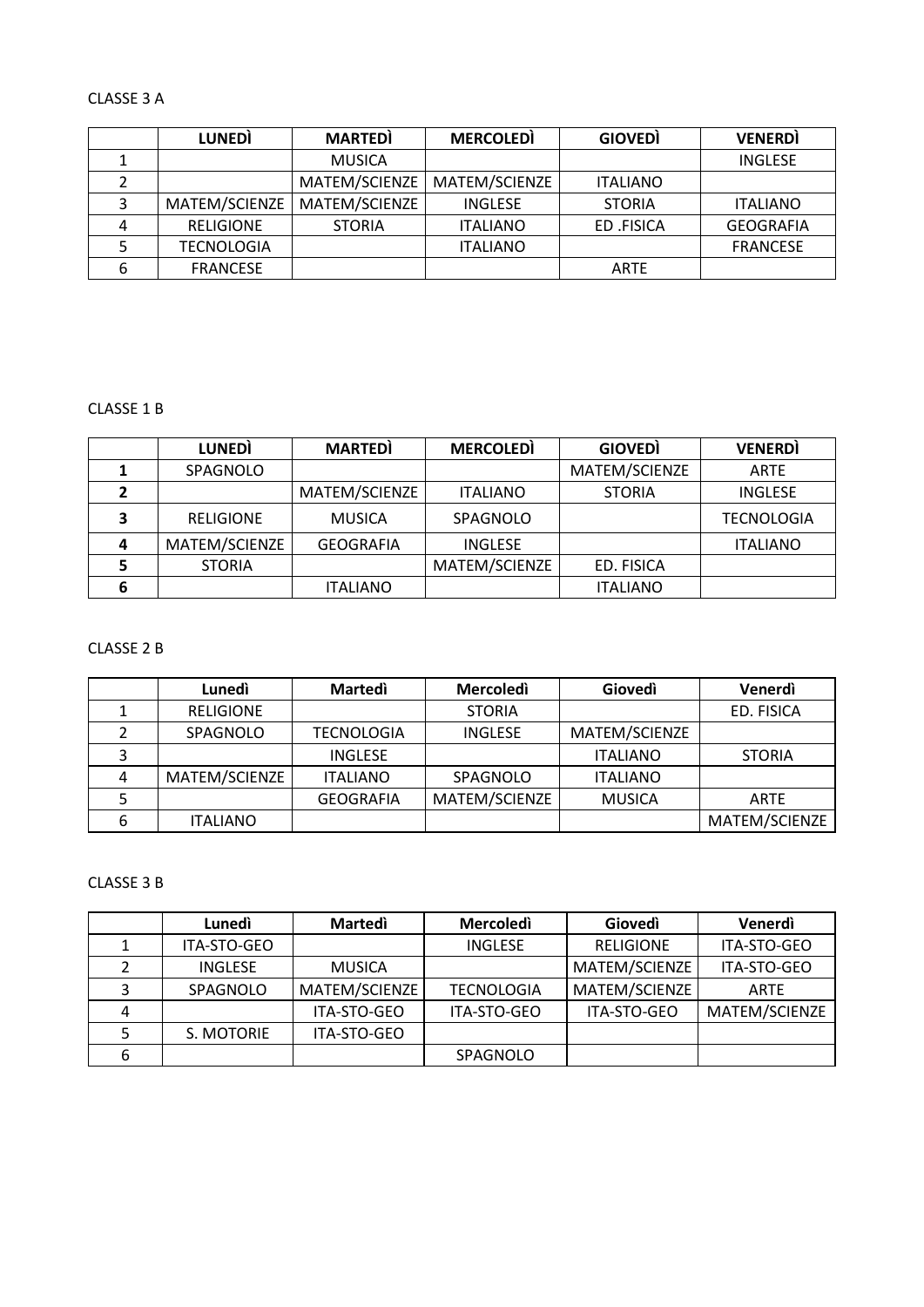# CLASSE 1 C

|   | Lunedì            | Martedì           | Mercoledì        | Giovedì           | Venerdì         |
|---|-------------------|-------------------|------------------|-------------------|-----------------|
|   | <b>INGLESE</b>    | <b>GEOGRAFIA</b>  | <b>MUSICA</b>    |                   | <b>ITALIANO</b> |
|   | ED. FISICA        | <b>MATEMATICA</b> | <b>ITALIANO</b>  | <b>INGLESE</b>    | <b>STORIA</b>   |
|   | <b>MATEMATICA</b> |                   | <b>STORIA</b>    | MATEMATICA        |                 |
| 4 | <b>ITALIANO</b>   | <b>ARTE</b>       | <b>RELIGIONE</b> | <b>TECNOLOGIA</b> |                 |
|   |                   | <b>FRANCESE</b>   |                  | <b>ITALIANO</b>   | <b>SCIENZE</b>  |
| 6 |                   |                   |                  |                   | <b>FRANCESE</b> |

### CLASSE 2 C

|   | <b>LUNEDI</b>     | <b>MARTEDI</b>  | <b>MERCOLEDI</b> | <b>GIOVEDI</b>    | <b>VENERDI</b>    |
|---|-------------------|-----------------|------------------|-------------------|-------------------|
|   | <b>ITALIANO</b>   | <b>INGLESE</b>  | <b>STORIA</b>    | <b>MATEMATICA</b> |                   |
|   | <b>FRANCESE</b>   |                 | <b>ITALIANO</b>  | <b>SCIENZE</b>    | ED. FISICA        |
|   | <b>STORIA</b>     | <b>ITALIANO</b> |                  | <b>ARTE</b>       | <b>ITALIANO</b>   |
| 4 |                   | MATEMATICA      | <b>MUSICA</b>    | <b>INGLESE</b>    | <b>TECNOLOGIA</b> |
|   | <b>MATEMATICA</b> |                 | <b>RELIGIONE</b> |                   | <b>GEOGRAFIA</b>  |
| 6 |                   | <b>FRANCESE</b> |                  |                   |                   |

## CLASSE 3 C

|   | <b>LUNEDI</b>     | <b>MARTEDI</b>   | <b>MERCOLEDI</b>  | <b>GIOVEDI</b>  | <b>VENERDI</b>  |
|---|-------------------|------------------|-------------------|-----------------|-----------------|
|   | <b>MATEMATICA</b> |                  |                   |                 | ED. FISICA      |
|   | <b>SCIENZE</b>    | <b>ITALIANO</b>  | <b>TECNOLOGIA</b> | ARTE            | <b>MUSICA</b>   |
|   | <b>ITALIANO</b>   | <b>INGLESE</b>   | <b>FRANCESE</b>   | <b>INGLESE</b>  |                 |
|   | <b>STORIA</b>     | <b>FRANCESE</b>  |                   | <b>STORIA</b>   | MATEMATICA      |
|   |                   | <b>GEOGRAFIA</b> | MATEMATICA        | <b>ITALIANO</b> | <b>ITALIANO</b> |
| 6 |                   |                  | <b>RELIGIONE</b>  |                 |                 |

### CLASSE 1 D

|   | Lunedì          | Martedì          | <b>Mercoledì</b>  | Giovedì          | Venerdì         |
|---|-----------------|------------------|-------------------|------------------|-----------------|
|   |                 | <b>ITALIANO</b>  | <b>TECNOLOGIA</b> | <b>STORIA</b>    |                 |
|   | <b>ITALIANO</b> |                  | MATEM/SCIENZE     | <b>FRANCESE</b>  | <b>ITALIANO</b> |
|   | <b>INGLESE</b>  | MATEM/SCIENZE    |                   |                  | ED.FISICA       |
| Δ | <b>FRANCESE</b> |                  | <b>ARTE</b>       | MATEM/SCIENZE    | <b>MUSICA</b>   |
|   |                 | <b>INGLESE</b>   | <b>ITALIANO</b>   | <b>RELIGIONE</b> | MATEM/SCIENZE   |
| 6 | <b>STORIA</b>   | <b>GEOGRAFIA</b> |                   |                  |                 |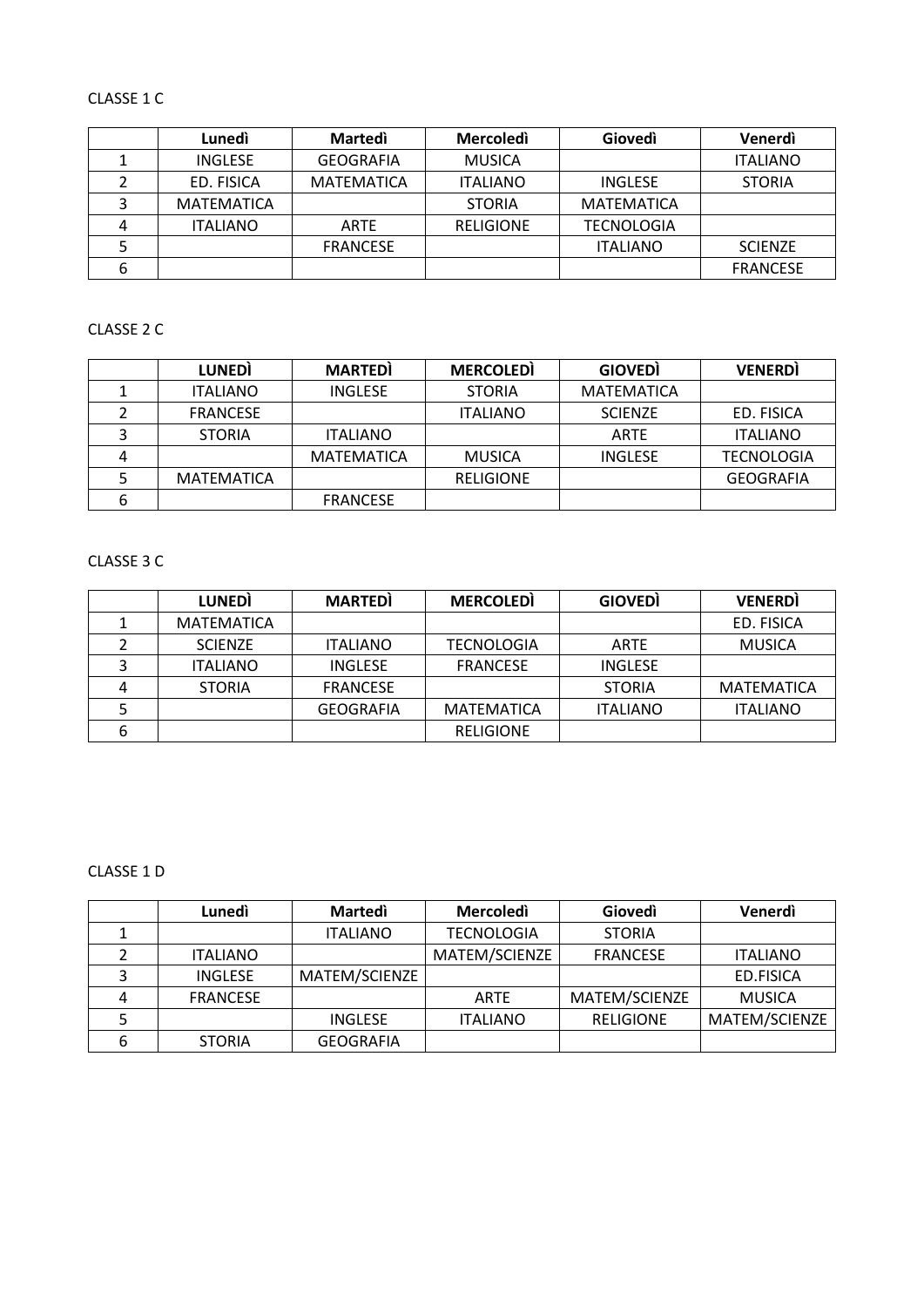# CLASSE 2 D

|   | Lunedì            | <b>Martedi</b>  | <b>Mercoledì</b> | <b>Giovedì</b>   | Venerdì         |
|---|-------------------|-----------------|------------------|------------------|-----------------|
|   | MATEM/SCIENZE     | MATEM/SCIENZE   | <b>ARTE</b>      |                  | <b>ITALIANO</b> |
|   | ITA/APP. LING.    | <b>INGLESE</b>  |                  | <b>RELIGIONE</b> | <b>ITALIANO</b> |
|   | <b>GEOGRAFIA</b>  | <b>ITALIANO</b> | <b>MUSICA</b>    | <b>FRANCESE</b>  |                 |
| 4 |                   |                 | <b>INGLESE</b>   |                  | <b>FRANCESE</b> |
|   | <b>TECNOLOGIA</b> |                 | MATEM/SCIENZE    | MATEM/SCIENZE    |                 |
| 6 |                   | <b>STORIA</b>   |                  | <b>ED.FISICA</b> | <b>STORIA</b>   |

### CLASSE 3 D

|   | <b>LUNEDI</b>   | <b>MARTEDI</b>   | <b>MERCOLEDI</b> | <b>GIOVEDI</b>    | <b>VENERDI</b>  |
|---|-----------------|------------------|------------------|-------------------|-----------------|
|   | <b>ITALIANO</b> |                  | MATEM/SCIENZE    | <b>FRANCESE</b>   |                 |
|   | <b>INGLESE</b>  | MATEM/SCIENZE    |                  | <b>TECNOLOGIA</b> | ED. FISICA      |
|   | <b>FRANCESE</b> | <b>MUSICA</b>    | <b>ARTE</b>      |                   | <b>ITALIANO</b> |
|   |                 | <b>STORIA</b>    | <b>ITALIANO</b>  |                   | MATEM/SCIENZE   |
|   | MATEM/SCIENZE   | <b>GEOGRAFIA</b> |                  | <b>STORIA</b>     | <b>INGLESE</b>  |
| 6 |                 |                  | <b>RELIGIONE</b> | <b>ITALIANO</b>   |                 |

### CLASSE 1 E

|   | <b>LUNEDI</b>   | <b>MARTEDI</b>  | <b>MERCOLEDI</b> | <b>GIOVEDI</b>    | <b>VENERDI</b>  |
|---|-----------------|-----------------|------------------|-------------------|-----------------|
|   | ARTE            |                 | <b>ITALIANO</b>  | <b>TECNOLOGIA</b> |                 |
|   |                 | <b>MUSICA</b>   |                  | GEOGRAFIA         | <b>ITALIANO</b> |
|   | MATEM/SCIENZE   | <b>ITALIANO</b> | MATEM/SCIENZE    |                   | <b>INGLESE</b>  |
| Δ | <b>ITALIANO</b> | <b>STORIA</b>   | MATEM/SCIENZE    | <b>RELIGIONE</b>  | ED. FISICA      |
|   | SPAGNOLO        | <b>INGLESE</b>  | SPAGNOLO         | <b>STORIA</b>     | MATEM/SCIENZE   |
| 6 |                 |                 |                  |                   |                 |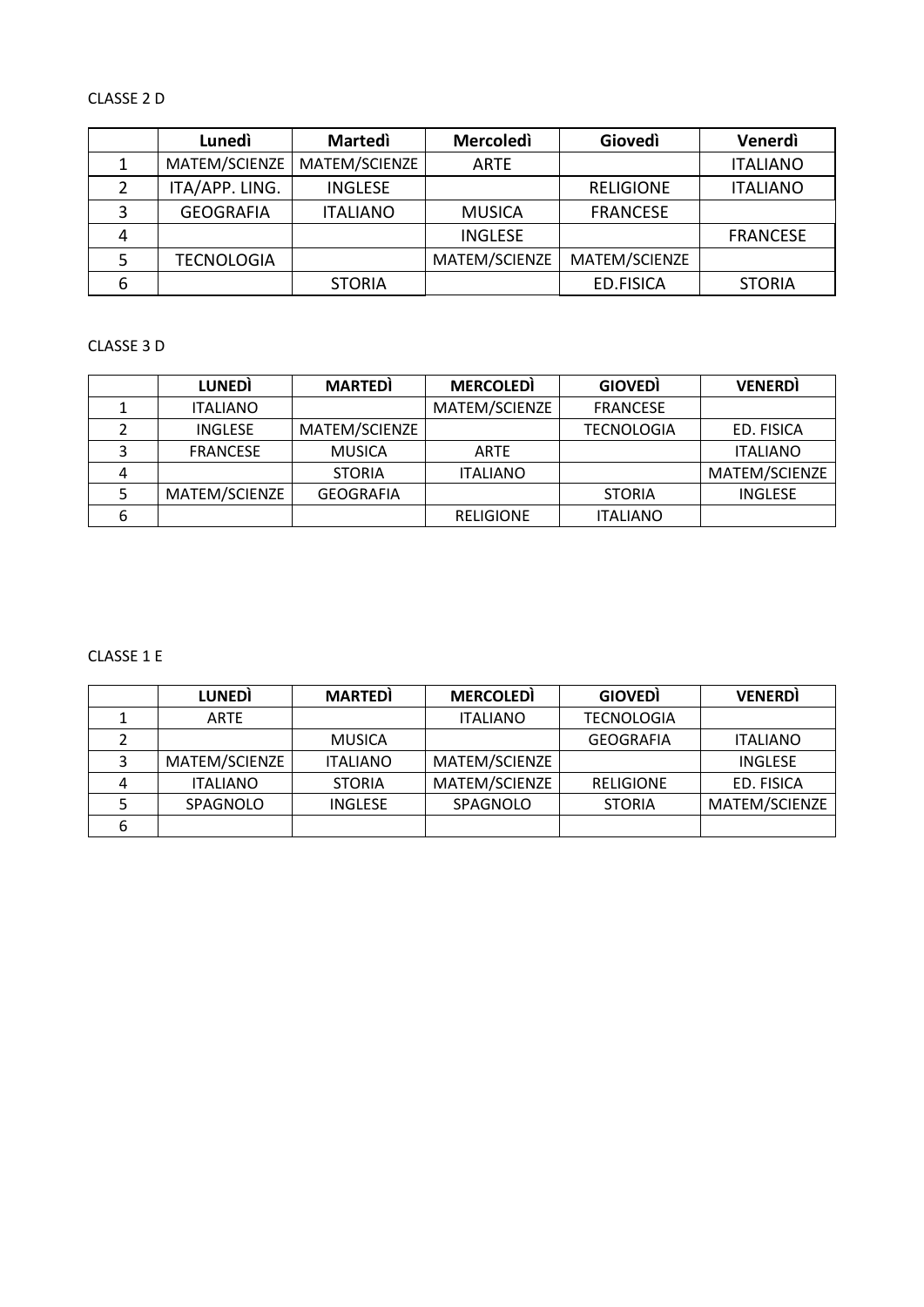#### *ANNO SCOLASTICO 2020/2021*

| <b>DOCENTI</b>      | <b>LUNEDI</b> |                |                |                |                |                | <b>MARTEDI</b> |                |                |                |                |    |                | <b>MERCOLEDI</b> |    |                |                |                |                |                |                | <b>GIOVEDI</b> |                |    | <b>VENERDI</b> |    |                |                |                |                |
|---------------------|---------------|----------------|----------------|----------------|----------------|----------------|----------------|----------------|----------------|----------------|----------------|----|----------------|------------------|----|----------------|----------------|----------------|----------------|----------------|----------------|----------------|----------------|----|----------------|----|----------------|----------------|----------------|----------------|
| <b>CANTONE</b>      | 3B            | 1B             | 2C             |                |                |                |                |                |                | 3B             | 3B             | 1B | 2C             | 1B               |    | 3B             | 3B             |                |                |                |                | 3B             | 3B             | 1B | 3B             | 3B |                | 1B             | 1B             | 3B             |
| <b>CONCA</b>        | 3D            | 2D             |                | 2D             | 1A             | 1A             | 1A             | 1A             | 2D             | 3D             |                |    |                |                  |    | 3D             | 3D             | 2D             |                |                |                | 1A             | 3D             | 3D | 2D             | 2D | 3D             |                | 1A             | 3D             |
| <b>DELLA VALLE</b>  | 2C            | 1D             | 3C             | 3C             |                |                | 1D             | 3C             | 2C             |                |                |    | 3C             | 2C               | 2C |                | 1D             | 1D             |                |                |                | 3 <sub>C</sub> | 3C             | 2C | 1 <sub>D</sub> | 1D | 2C             |                | 3C             | 3C             |
| <b>IODICE G.</b>    | 1D            | 1E             | 2D             |                |                |                | 1 <sup>C</sup> | 2C             |                | 1B             | 2B             | 1D | 1A             | 2D               | 2A |                |                |                |                | 1E             | 2A             |                | 1A             | 2B |                |    |                | 1 <sup>C</sup> | 2C             | 1B             |
| <b>LOSANNO</b>      | 3A            | 3A             | 2A             |                |                |                | 2A             | 2A             |                | 3A             | 3A             | 2D |                |                  |    | 3A             | 3A             | 2A             | 2A             | 3A             | 3A             |                |                |    |                |    | 3A             | 3A             |                | $2A$ 2D        |
| <b>RUSSO</b>        |               |                |                | 1E             | 1B             | 1D             |                |                | 1E             | 1E             | 3D             | 1A | 1E             | 3D               |    | 2A             |                |                | 1D             | 1B             | 1A             |                | 1E             | 1E | 1E             | 1E | 2A             |                |                |                |
| <b>NUZZO</b>        |               |                |                | 1 <sup>C</sup> | 1 <sup>C</sup> | 2B             |                |                |                | 2B             | 3C             | 2B | 2B             | 1 <sup>C</sup>   | 1C |                |                |                | 3C             |                | 2B             | 2B             | 1 <sup>C</sup> | 1C | 1 <sup>C</sup> | 1C | 2B             | 2B             |                |                |
|                     |               |                |                |                |                |                |                |                |                |                |                |    |                |                  |    |                |                |                |                |                |                |                |                |    |                |    |                |                |                |                |
| <b>D'AGOSTINO</b>   |               |                | 1E             | 1B             | 2A             | 3B             | 1B             | 1B             | 3B             |                | 2A             | 2A |                |                  | 1E | 1E             | 1B             | 1B             | 1B             | 3B             | 3B             | 2A             |                |    | 2A             | 2A |                | 3B             | 3B             | 1E             |
| <b>PELLEGRINO</b>   | 3C            | 3C             | 1 <sup>C</sup> |                | 2C             | 2C             | 3C             | 1 <sup>C</sup> | 1 <sup>C</sup> | 2C             |                |    |                |                  |    | 3C             | 3C             | 1 <sup>C</sup> | 2C             | 2C             | 1 <sup>C</sup> |                |                |    |                |    |                | 3C             | 1 <sup>C</sup> | 2C             |
| <b>PENSIERO</b>     |               |                |                | 2B             | 3D             | 3D             | 3D             | 3D             | 1D             |                |                |    | 3D             | 1D               | 1D |                | 2B             | 2B             | 2B             | 2B             | 1D             | 1D             |                |    |                |    |                | 3D             | 1D             | 2B             |
| <b>RIENZO</b>       | 2D            | 1A             | 3A             |                |                |                | 2D             | 3A             | 3A             | 1A             |                |    | 3A             | 3A               | 1A |                | 2D             | 1E             |                |                |                | 2D             | 2D             | 1A | 1A             | 1A | 2D             |                | 1E             | 3A             |
|                     |               |                |                |                |                |                |                |                |                |                |                |    |                |                  |    |                |                |                |                |                |                |                |                |    |                |    |                |                |                |                |
| <b>ABBATE</b>       | 1A            | 3B             |                | 2A             | 2B             | 1B             |                |                | 2B             | 2A             | 1E             | 3B | 3B             | 2B               | 3A | 1B             |                | 1A             | 3A             | 1A             | 1E             |                |                |    | 3A             | 1B | 1E             | 2A             |                |                |
| <b>BOVENZI</b>      | 1C            | 3D             | 1D             |                |                |                | 2C             | 2D             | 3C             |                | 1D             | 3D |                |                  |    | 2D             | 1 <sup>C</sup> | 2C             | 2D             | 1 <sup>C</sup> | 3C             | 2C             |                |    |                |    | 3C             |                | 3D             | 1D             |
|                     |               |                |                |                |                |                |                |                |                |                |                |    |                |                  |    |                |                |                |                |                |                |                |                |    |                |    |                |                |                |                |
| <b>MARTINO M.</b>   | 2A            | 2C             | 3D             | 1D             |                | 3A             |                |                |                | 3C             | 1 <sup>C</sup> | 2C | 2A             | 1A               | 3C |                |                |                | 3D             | 1D             | 2D             |                |                |    |                |    | 1A             | 2D             | 3A             | 1 <sup>C</sup> |
| <b>CIFONE</b>       | 1B            | 2B             | 3B             |                | 1E             |                |                |                |                |                |                |    |                |                  | 1B | 2B             | 1E             | 3B             |                |                |                |                |                |    |                |    |                |                |                |                |
|                     |               |                |                |                |                |                |                |                |                |                |                |    |                |                  |    |                |                |                |                |                |                |                |                |    |                |    |                |                |                |                |
| <b>COTUGNO</b>      |               |                |                | 3B             | 2D             | 3C             | 1E             | 2B             |                | 2D             | 1B             | 1C | 1D             | 3C               | 3B |                |                |                | 1E             | 3D             |                | 1 <sup>C</sup> | 2C             | 1D | 3D             | 2B | 1B             | 2C             |                |                |
| <b>DELLE FEMINE</b> |               |                | 1A             |                | 3A             | 2A             |                |                |                |                |                |    |                |                  |    | 1A             | 2A             | 3A             |                |                |                |                |                |    |                |    |                |                |                |                |
|                     |               |                |                |                |                |                |                |                |                |                |                |    |                |                  |    |                |                |                |                |                |                |                |                |    |                |    |                |                |                |                |
| <b>D'ADDIO</b>      | 1E            | 2A             | 2B             |                |                |                |                |                | 1A             | 1D             | 2D             | 1E | 2D             | 3B               | 3D | 1D             |                |                |                |                | 1B             | 3D             | 2A             | 3A | 1B             | 3A | 3B             |                | 2B             | 1A             |
| <b>MANICA</b>       |               |                |                |                |                |                |                |                |                | 1 <sup>C</sup> | 2C             | 3C |                |                  |    |                |                |                | 1 <sup>C</sup> | 3C             | 2C             |                |                |    |                |    |                |                |                |                |
|                     |               |                |                |                |                |                |                |                |                |                |                |    |                |                  |    |                |                |                |                |                |                |                |                |    |                |    |                |                |                |                |
| <b>IAPICHINO</b>    |               |                |                | 1A             | 1D             | 1 <sup>C</sup> | 3A             | 1E             | 3D             |                |                |    | 1 <sup>C</sup> | 1E               | 2D | 2C             |                |                | 1A             | 2A             | 3D             |                | 3A             | 3C | 2C             | 3C |                | 1D             | 2D             | 2A             |
| <b>MARTINO E.</b>   |               |                |                |                |                |                | 2B             | 3B             | 1B             |                |                |    |                |                  |    |                |                |                |                |                |                | 1B             | 2B             | 3B |                |    |                |                |                |                |
|                     |               |                |                |                |                |                |                |                |                |                |                |    |                |                  |    |                |                |                |                |                |                |                |                |    |                |    |                |                |                |                |
| <b>GRAZIANO</b>     |               | 1 <sup>C</sup> |                | 2C             | 3C             | 1E             |                |                |                |                |                |    |                |                  |    |                |                |                |                |                |                |                |                |    | 3C             | 2C | 1 <sup>C</sup> | 1E             |                |                |
| <b>MASCIA</b>       |               |                |                |                |                |                |                |                |                |                |                |    |                |                  |    |                |                |                |                |                |                |                |                |    |                |    |                |                |                |                |
| <b>MATTUCCI</b>     |               |                |                | 3D             | 3B             | 2D             | 3B             | 1D             | 2A             |                | 1A             | 3A | 1B             | 2A               | 2B |                |                |                |                |                |                | 3A             | 1B             | 2D | 2B             | 3D | 1D             | 1A             |                |                |
|                     |               |                |                |                |                |                |                |                |                |                |                |    |                |                  |    |                |                |                |                |                |                |                |                |    |                |    |                |                |                |                |
| <b>BASILONE</b>     | 2B            |                | 1B             | 3A             |                |                |                |                |                |                |                |    |                |                  |    | 1 <sup>C</sup> | 1A             | 3D             | 3B             | 2D             |                | 1E             | 1D             | 2A |                |    |                |                |                |                |
| <b>MIRRA</b>        |               |                |                |                |                |                |                |                |                |                |                |    |                |                  |    | D              | 2C             | 3C             |                |                |                |                |                |    |                |    |                |                |                |                |